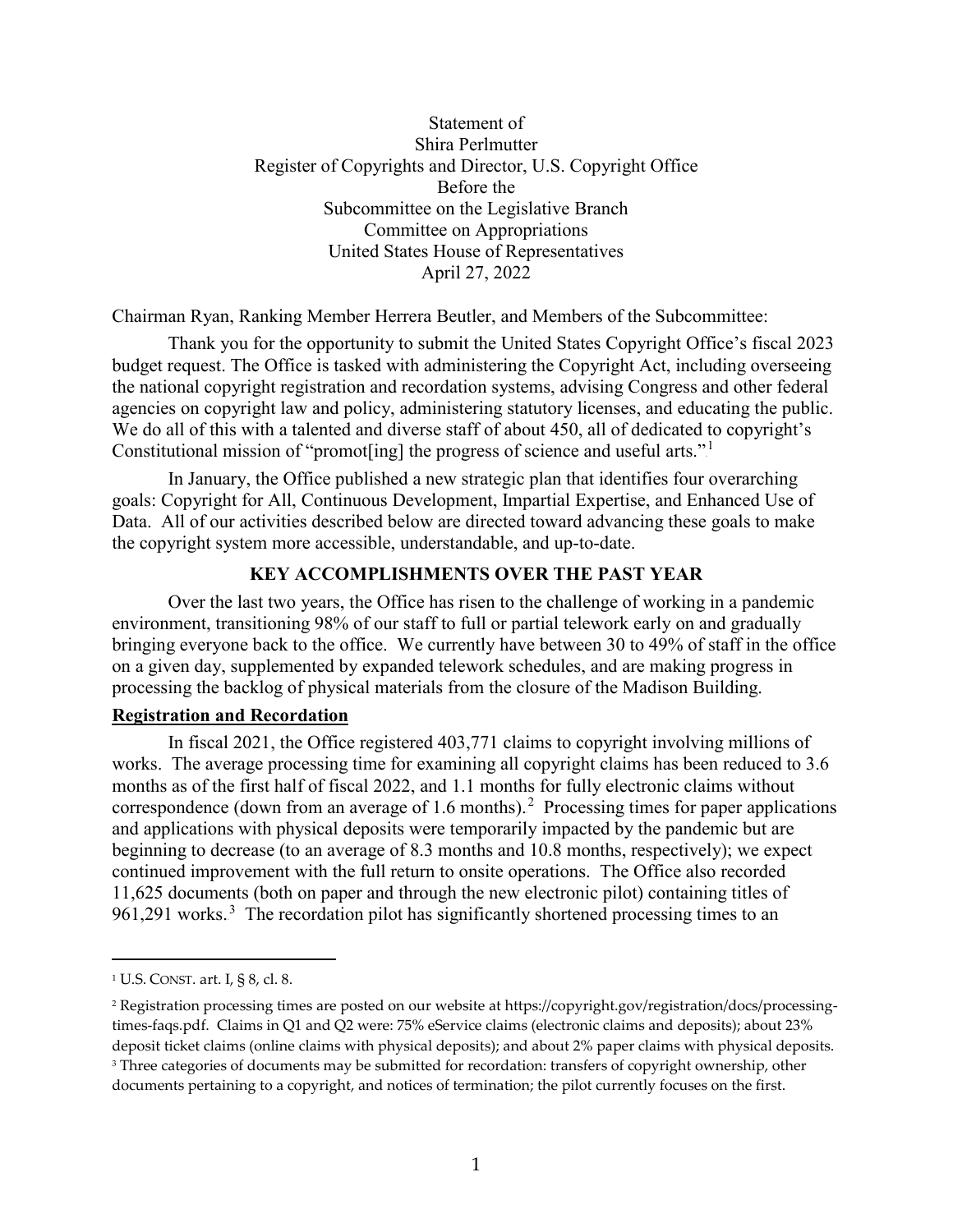average of six weeks from submission to generation of the public record. Unfortunately, pandemic delays resulted in longer processing times for paper recordations, but overtime is now being used to reduce those backlogs.<sup>4</sup>

#### **Law, Policy, Public Outreach, and Licensing**

In fiscal 2021, the Office issued three policy studies, provided letters to members of Congress on a number of issues, and completed the eighth triennial Section 1201 rulemaking proceeding. We also continued providing legal advice and assistance across the government and engaged in numerous outreach activities, producing events to educate the public and stakeholders about copyright. Staff fielded some 252,000 public inquiries and produced almost two dozen virtual events. Our Public Information Office and our reading room re-opened in July 2021 and currently provide in-person services by appointment. With respect to licensing matters, the Office continued our effective stewardship of over \$1.2 billion in statutory licensing revenues as of the end of fiscal 2021, and for the fourth consecutive year received an unmodified or "clean" audit opinion of our fiduciary asset financial statements.

# **UPDATE ON SIGNIFICANT ONGOING INITIATIVES**

### **Launching the Copyright Claims Board**

The Office has been working hard to set up the groundbreaking small claims tribunal, the Copyright Claims Board (CCB). On November 30, 2021, I notified Congress that I found good cause to extend the commencement of CCB operations past the initial statutory date.<sup>5</sup> I am happy to report that the CCB will be ready to open its doors this spring. We are nearing completion of the necessary regulatory activity: all regulations but one have been published, and the last is expected to issue before the CCB opens. We have completed all hiring,<sup>6</sup> and are collaborating with other Library units to address operational needs. Finally, we are producing public information about the CCB's operations—the Office recently launched ccb.gov, which contains detailed information about the tribunal and will link to the eCCB, the online portal through which to file claims.

### **Office Modernization**

 $\overline{a}$ 

Modernization continues to be a top priority. We have now completed the third year of the Congressionally-appropriated five-year funding (fiscal 2019–24) for IT modernization, working closely with the Library of Congress's Office of the Chief Information Officer (OCIO). The planned Enterprise Copyright System (ECS) currently includes workstreams on recordation, public records, registration, and licensing.

*Recordation***:** The Office met our spring 2020 target to launch the public pilot of the new recordation system, enabling electronic recordation of documents related to copyright ownership under section 205. Work is underway to build out features related to notices of termination, as well as to incorporate user feedback in iterative improvements. I am pleased to report that we anticipate fully opening up the pilot for section 205 recordations in the coming months.

<sup>4</sup> Recordation processing times are posted on our website at https://copyright.gov/recordation/. The fiscal 2021 average processing time for paper submissions was approximately 15 months, up 3.5 months from fiscal 2020. <sup>5</sup> U.S. Copyright Office, Letter to the Speaker of the House (Nov. 30, 2021),

https://copyright.gov/laws/hearings/CCB-Letter-to-Congress-House-11-30-2021.pdf.

<sup>6</sup> *See* U.S. Copyright Office, NewsNet, Copyright Office Announces Appointments of Copyright Claims Board Officers (Jul. 20, 2021), https://www.copyright.gov/newsnet/2021/906.html.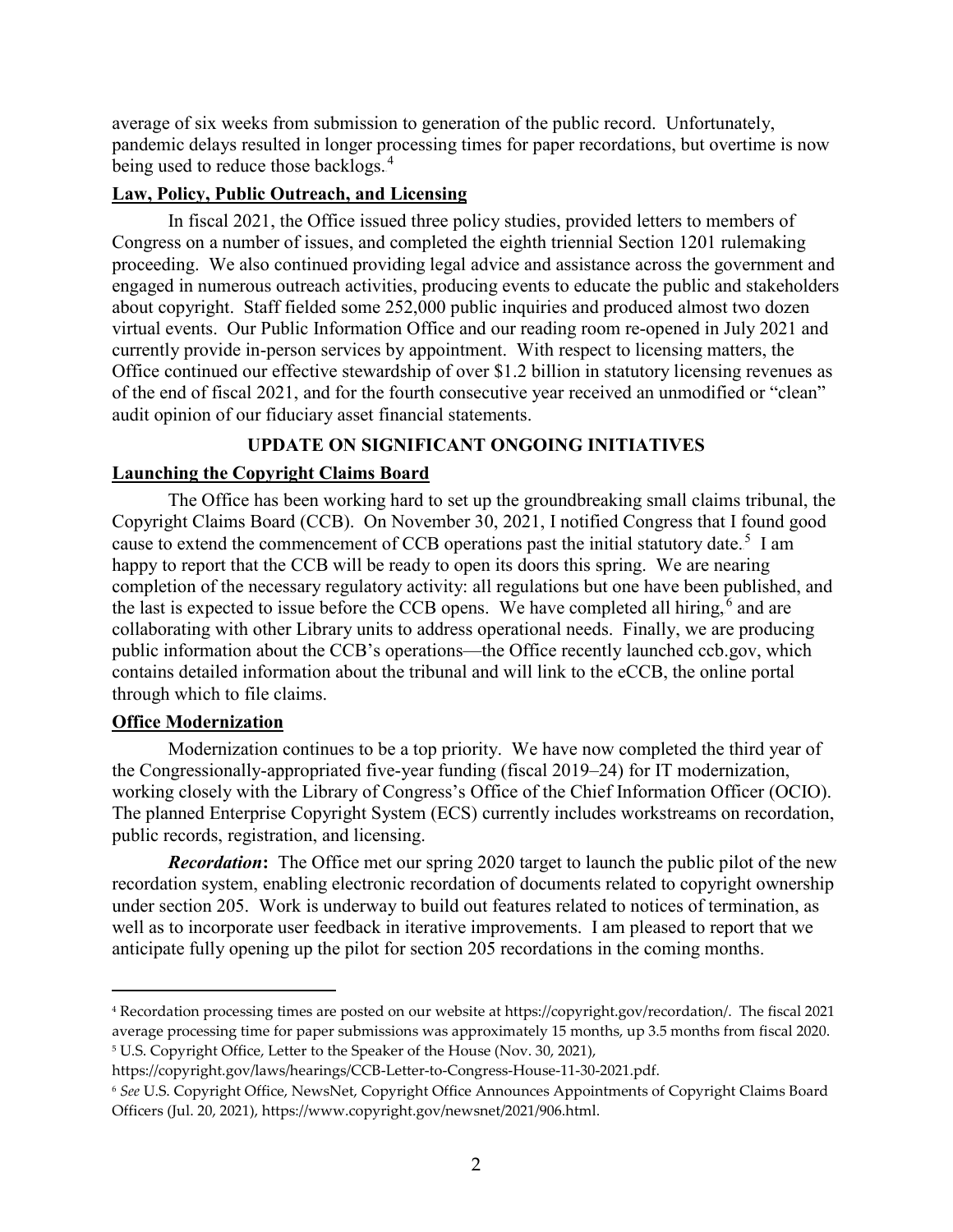*Public Records***:** In late 2020, the Office released a pilot for the new Copyright Public Records System (CPRS), which provides an improved interface and advanced search functionality. We are working to reflect user feedback in ongoing releases for our public records. Given the success of this project, we anticipate making the CPRS the main public portal for our public records this spring.

*Registration***:** Registration is the largest and most complex module of ECS. Foundational design efforts were completed in April 2020; a clickable prototype for the standard application (the one used by most claimants) was successfully released for internal evaluation at the end of fiscal 2020 and for limited public testing in February 2021; and a second limited public prototype was released in spring 2021. IT development on components of the new registration application continues to progress, a reimagined standard application has undergone moderated user testing and is in development, and work is underway on at least one group registration application.

*Licensing***:** In 2021, the Office started development of automated workflows for licensing processes to replace the current, outdated systems. We anticipate the cost of licensing modernization can be accommodated within the licensing base budget. To minimize the costs for copyright owners, development will focus on migrating statement of account examination processes to ECS and eliminating duplicate processes by migrating royalty accounting processes onto the Library's financial system.

*Historical Public Records***:** A comprehensive effort is underway to digitize the Office's historical records and make them available online. This includes the card catalog, the Catalog of Copyright Entries (CCEs), and the record books. Digitization will be followed by the perfection of metadata to enhance searchability. The Office already has digitized our physical card catalog; the Virtual Card Catalog (VCC) is online.<sup>7</sup> The CCEs also are available online. Considerable progress has been made this year to digitize the Office's record books (which contain well over 26 million pages of records from between 1870 and 1977) and make them available to the public. The first 500 books were published in early February  $2022$ ; over 1,500 are now available in this online collection. Additional scanned books will be posted as they become available.

*Warehouse Consolidation***:** Significant progress has been made to consolidate copyright deposit materials and other stored records from several storage facilities into a single, modern facility. Since November 2020, we have vacated two storage facilities and plan to exit from the third and final site by early 2023. The consolidation of copyright materials into one facility will allow us to provide faster location services, better tracking, and improved security for our inventory of copyright deposits.

### **FUNDING AND FISCAL 2023 BUDGET REQUEST**

The Copyright Office's budget is composed of three separate program areas:

(1) *Basic Budget*, which funds most of the Office's operations and initiatives, including the majority of payroll-related expenses. The Basic Budget is composed of a combination of appropriated dollars and authority to spend fee revenue, with fees constituting approximately half of this funding;

 $\overline{a}$ 

<sup>7</sup> *See* [https://copyright.gov/vcc/.](https://copyright.gov/vcc/)

<sup>8</sup> *See* U.S. Copyright, NewsNet, Copyright Office Launches Digitized Copyright Historical Record Books Collection (Feb. 7, 2022), https://www.copyright.gov/newsnet/2022/947.html.